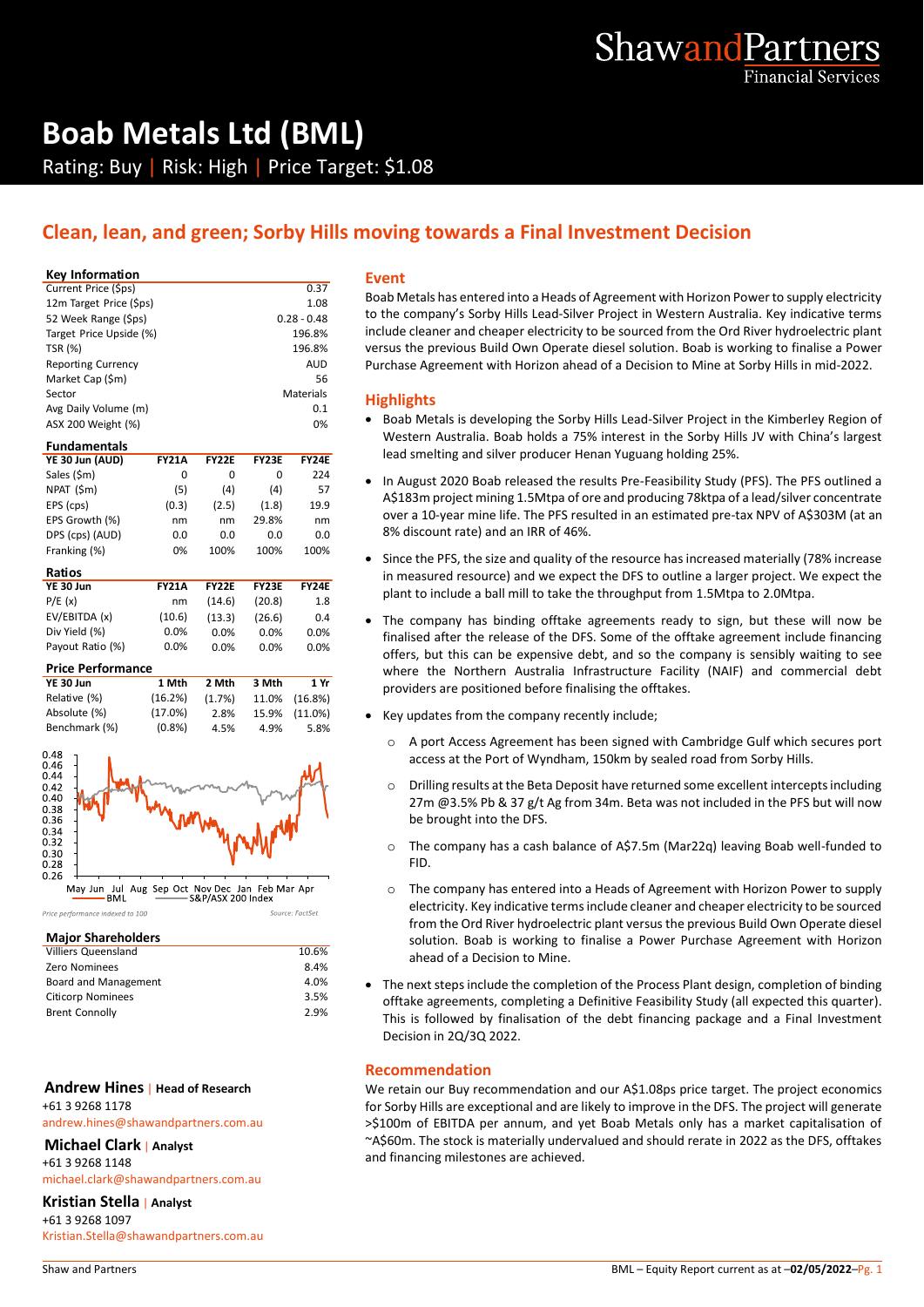# ShawandPartners

Financial Services

| <b>Boab Metals Ltd</b>              |  |
|-------------------------------------|--|
| <b>Materials</b>                    |  |
| <b>Materials</b>                    |  |
| FactSet: BML-AU / Bloomberg: BML AU |  |

| <b>Key Items</b>       | Data          | EP. |
|------------------------|---------------|-----|
| Recommendation         | BUY           | PE  |
| <b>Risk</b>            | <b>HIGH</b>   | EV  |
| Price (\$ps)           | 0.37          | EV  |
| Target Price (\$ps)    | 1.08          | DP  |
| 52 Week Range (\$ps)   | $0.28 - 0.48$ | Di  |
| Shares on Issue (m)    | 153           | Fra |
| Market Cap (\$m)       | 56            | Pa  |
| Enterprise Value (\$m) | 53            |     |
| TSR (%)                | 196.8%        | Fre |

### **Company Description**

Boab Metals is a base metal exploration and development company, primarily focused on its flagship Sorby Hills Project in Kununurra, Western Australia. The flagship Project is the largest undeveloped, near surface lead-silverzinc deposit in Australia. Sorby Hills is 75%-owned by Boab Metals and 25% owned by Henan-Yuguang - China's largest



| <b>Financial Year End: 30 June</b>   |              |                         |                |              |              |
|--------------------------------------|--------------|-------------------------|----------------|--------------|--------------|
| <b>Investment Summary (AUD)</b>      | <b>FY20A</b> | <b>FY21A</b>            | <b>FY22E</b>   | <b>FY23E</b> | FY24E        |
| EPS (Reported) (cps)                 | (0.1)        | (0.3)                   | (2.5)          | (1.8)        | 19.9         |
| EPS (Underlying) (cps)               | (0.1)        | (0.3)                   | (2.5)          | (1.8)        | 19.9         |
| EPS (Underlying) Growth (%)          | 42.3%        | nm                      | nm             | 29.8%        | nm           |
| PE (Underlying) (x)                  | nm           | nm                      | (14.6)         | (20.8)       | 1.8          |
| EV / EBIT $(x)$                      | (16.8)       | (10.5)                  | (13.3)         | (26.6)       | 0.5          |
| EV / EBITDA (x)                      | (16.9)       | (10.6)                  | (13.3)         | (26.6)       | 0.4          |
| DPS (cps) (AUD)                      | 0.0          | 0.0                     | 0.0            | 0.0          | 0.0          |
| Dividend Yield (%)                   | 0.0%         | 0.0%                    | 0.0%           | 0.0%         | 0.0%         |
| Franking (%)                         | 0%           | 0%                      | 100%           | 100%         | 100%         |
| Payout Ratio (%)                     | 0.0%         | 0.0%                    | 0.0%           | 0.0%         | 0.0%         |
| Free Cash Flow Yield (%)             | $(0.6\%)$    | (0.7%)                  | (6.7%)         | (136.8%)     | 46.9%        |
| Profit and Loss (AUD) (m)            | <b>FY20A</b> | <b>FY21A</b>            | <b>FY22E</b>   | <b>FY23E</b> | <b>FY24E</b> |
| Sales                                | 0            | 0                       | 0              | 0            | 224          |
| Other Operating Income               | 0            | 0                       | 0              | 0            | 0            |
| <b>EBITDA</b>                        | (3)          | (5)                     | (4)            | (2)          | 119          |
| EBITDA Margin (%)                    | nm           | nm                      | nm             | nm           | 53.3%        |
| Depreciation & Amortisation          | 0            | (0)                     | 0              | 0            | (9)          |
| <b>EBIT</b>                          | (3.2)        | (5.1)                   | (4.0)          | (2.0)        | 109.8        |
| EBIT Margin (%)                      | nm           | пm                      | nm             | nm           | 49.1%        |
| Net Interest                         | 0            | 0                       | 0              | (2)          | (1)          |
| Pretax Profit                        | (3)          | (5)                     | (4)            | (4)          | 109          |
| Minorities                           | 0            | 0                       | 0              | 0            | 19           |
| <b>NPAT Underlying</b>               | (3)          | (5)                     | (4)            | (4)          | 57           |
| Significant Items                    | 0            | 0                       | 0              | 0            | 0            |
| <b>NPAT Reported</b>                 | (3)          | (5)                     | (4)            | (4)          | 57           |
|                                      |              |                         |                |              |              |
| Cashflow (AUD) (m)                   | <b>FY20A</b> | <b>FY21A</b>            | <b>FY22E</b>   | <b>FY23E</b> | <b>FY24E</b> |
| EBIT<br>Tax Paid                     | (3)<br>0     | (5)<br>0                | (4)<br>0       | (2)<br>0     | 110<br>0     |
| Net Interest                         | 0            |                         |                |              |              |
|                                      |              | 0                       | 0              | (2)          | (1)          |
| Change in Working Capital            | 0            | 0                       | 0              | 0            | (1)          |
| Depreciation & Amortisation          | 0            | (0)                     | 0              | 0            | (9)          |
| Other                                | (0)          | 0                       | 0              | 2            | 4            |
| <b>Operating Cashflow</b>            | (3)          | (5)                     | (4)            | (2)          | 121          |
| Capex                                | 0            | 0                       | 0              | (108)        | (72)         |
| Acquisitions and Investments         | 0            | (0)                     | (2)            | (1)          | (1)          |
| Disposal of Fixed Assets/Investments | 0            | 0                       | 0              | 0            | 0            |
| Other                                | (0)          | 0                       | 0              | 27           | 18           |
| <b>Investing Cashflow</b>            | (0)          | (0)                     | (2)            | (82)         | (55)         |
| <b>Free Cashflow</b>                 | (3)          | (5)                     | (4)            | (110)        | 49           |
| Equity Raised / Bought Back          | 5            | 14                      | 0              | 70           | 0            |
| Dividends Paid                       | 0            | 0                       | 0              | 0            | 0            |
| Change in Debt                       | 0            | 0                       | 0              | 110          | (25)         |
| Other                                | (0)          | (0)                     | (0)            | (2)          | (4)          |
| <b>Financing Cashflow</b>            | 4            | 14                      | (0)            | 178          | (29)         |
| Net Change in Cash                   | 1            | 10                      | (6)            | 94           | 38           |
| <b>Balance Sheet (AUD) (m)</b>       | <b>FY20A</b> | <b>FY21A</b>            | <b>FY22E</b>   | <b>FY23E</b> | <b>FY24E</b> |
| Cash                                 | 3            | 13                      | 7              | 101          | 139          |
| <b>Accounts Receivable</b>           | 0            | 0                       | 0              | 0            | 0            |
| Inventory                            | 0            | 0                       | 0              | 0            | 0            |
| <b>Other Current Assets</b>          | 0            | 0                       | 0              | 0            | 0            |
| PPE                                  | 5            | 5                       | $\overline{7}$ | 116          | 180          |
| <b>Total Assets</b>                  | 8            | 19                      | 15             | 218          | 319          |
| Accounts Payable                     | 0            | $\mathbf 1$             | 1              | 1            | 0            |
| Short Term Debt                      | 0            | 0                       | 0              | 0            | 0            |
| Long Term Debt                       | 0            | 0                       | 0              | 110          | 85           |
| <b>Total Liabilities</b>             | 1            | $\overline{\mathbf{c}}$ | 2              | 112          | 118          |
| Ratios                               | <b>FY20A</b> | <b>FY21A</b>            | <b>FY22E</b>   | FY23E        | <b>FY24E</b> |
| ROE (%)                              | (44.9%)      | (41.0%)                 | (25.3%)        | (8.3%)       | 53.1%        |
| Gearing (%)                          | (58.5%)      | (311.2%)                | (114.0%)       | 10.1%        | (64.7%)      |
| Net Debt / EBITDA (x)                | 0.9          | 2.6                     | 1.7            | (4.4)        | (0.5)        |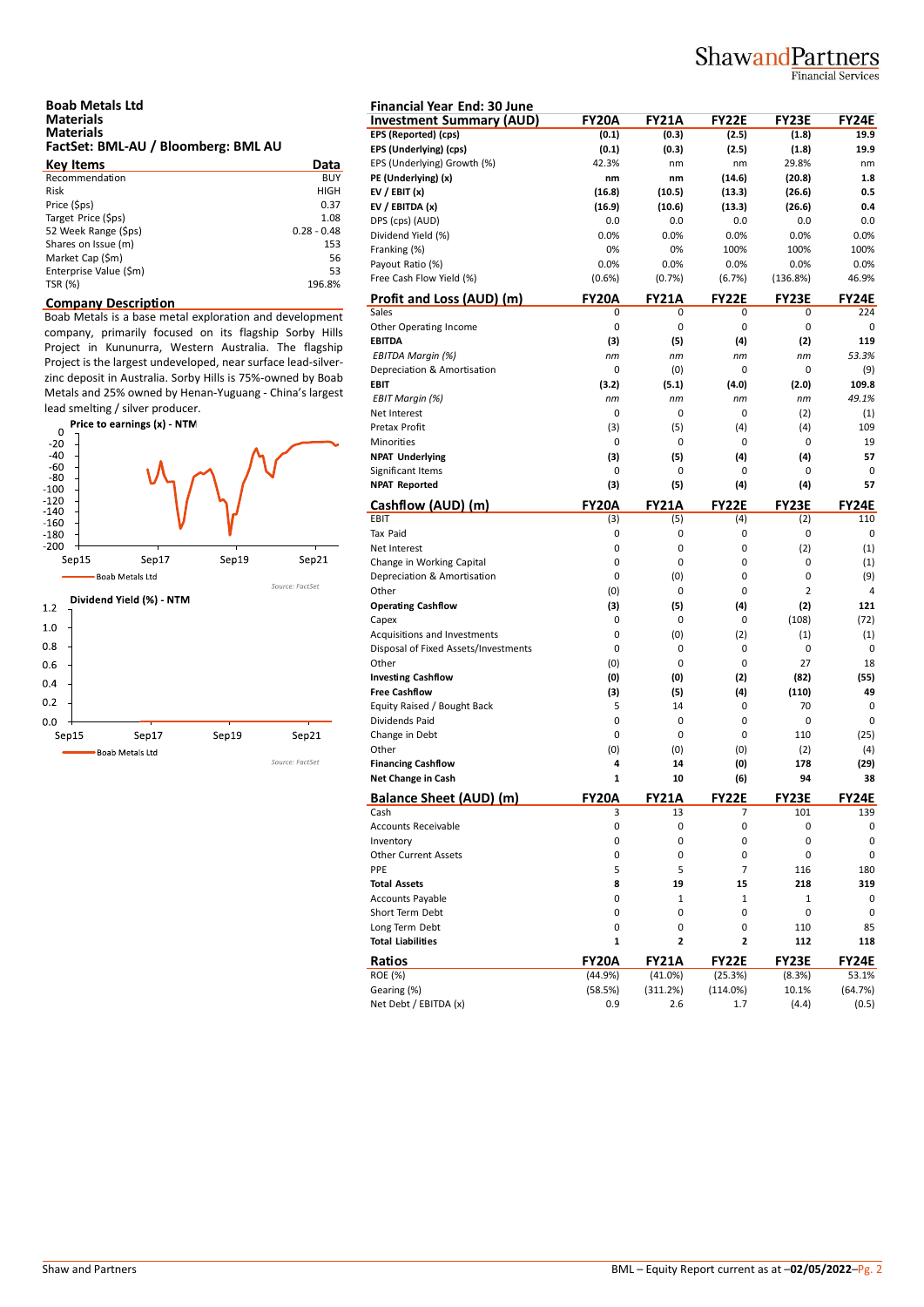## **Key risks**

- The prices of silver and lead are volatile and difficult to forecast. The actual prices may differ substantially from our forecasts.
- The Sorby Hills project is not yet producing and there is a risk that Boab is unable to bring the operation in to production. The project may cost more than expected to build and may not operate as expected.
- Boab requires around \$180m of new capital to finance its 75% share of the Sorby Hills Project. There is a risk that capital markets are not willing to fund the project.
- Forecasting future operating costs has considerable uncertainty. Our forecasts may prove to be too optimistic. If Boab's costs are higher than we expect then our cash flow forecasts will be too high.
- Smaller companies carry more significant 'key personnel' risk than larger organisations. If senior management depart the company, then it could delay projects or exacerbate operational risks.

## **Core drivers and catalyst**

- In August 2020, Boab released the results of a Sorby Hills Pre-Feasibility Study (PFS). The PFS outlined a A\$183m project mining 1.5Mtpa of ore and producing 78ktpa of a lead/silver concentrate over a 10-year mine life. The annual production of contained metals is expected to be ~50ktpa of lead and 1.5Mozpa of silver.
- The PFS resulted in an estimated pre-tax NPV of A\$303M (at an 8% discount rate) and an IRR of 46% (assuming 10-year historical average prices of US\$0.95/lb lead and US\$21/oz silver).
- Boab is expected to release a Definitive Feasibility Study (DFS) in 2Q22 before a Final Investment Decision in mid-2022. There will be a 12-18-month construction period and first production in late-2023.
- We model a further A\$180m of capital requirements to fund Boab's 75% share of preproduction capex, working capital and ongoing exploration. We expect BML to split the funding roughly A\$70m/A\$110m equity/debt.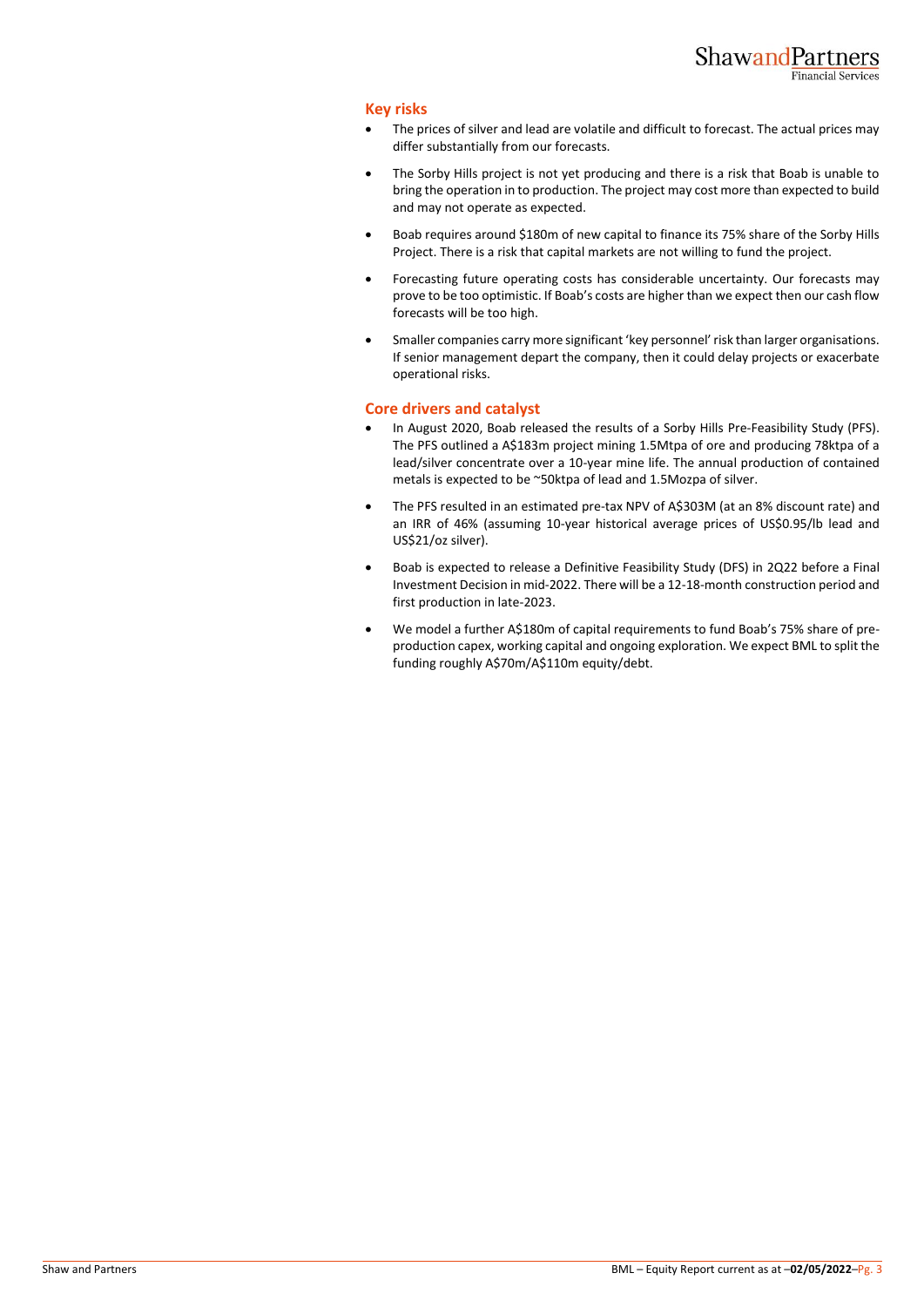# **Rating Classification**

| Buy              | Expected to outperform the overall market                                        |
|------------------|----------------------------------------------------------------------------------|
| Hold             | Expected to perform in line with the overall market                              |
| <b>Sell</b>      | Expected to underperform the overall market                                      |
| <b>Not Rated</b> | Shaw has issued a factual note on the company but does not have a recommendation |

# **Risk Rating**

| High   | Higher risk than the overall market – investors should be aware this stock may be speculative |
|--------|-----------------------------------------------------------------------------------------------|
| Medium | Risk broadly in line with the overall market                                                  |
| Low    | Lower risk than the overall market                                                            |

**RISK STATEMENT:** Where a company is designated as 'High' risk, this means that the analyst has determined that the risk profile for this company is significantly higher than for the market as a whole, and so may not suit all investors. Clients should make an assessment as to whether this stock and its potential price volatility is compatible with their financial objectives. Clients should discuss this stock with their Shaw adviser before making any investment decision.

| <b>Distribution of Investment Ratings</b> |       |                                |  |  |
|-------------------------------------------|-------|--------------------------------|--|--|
| Rating                                    | Count | <b>Recommendation Universe</b> |  |  |
| Buy                                       | 100   | 84%                            |  |  |
| Hold                                      | 17    | 14%                            |  |  |
| Sell                                      |       | 2%                             |  |  |



Boab Metals Ltd Target Price

Buy